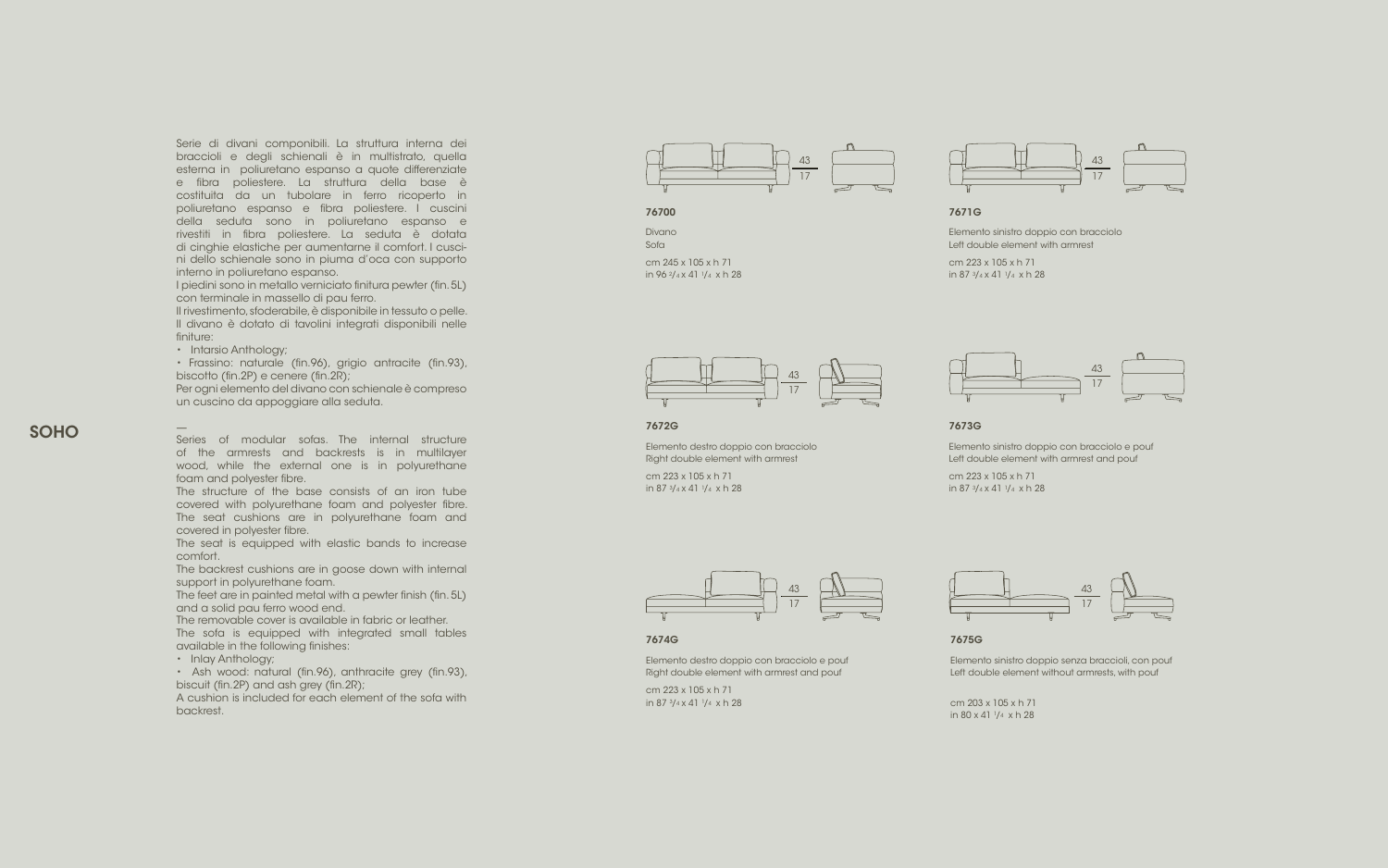## 7676G

cm 203 x 105 x h 71 in  $80 \times 41$ <sup>1</sup>/<sub>4</sub> x h 28

Elemento destro doppio senza braccioli, con pouf Right double element without armrest, with pouf

#### 7677G - 7679G

Elemento sinistro doppio senza braccioli, con tavolino in frassino

> cm 203 x 105 x h 71 in  $80 \times 41$ <sup>1</sup>/<sub>4</sub> x h 28

Left double element without armrests, with low table in ash wood

cm 205 x 105 x h 71 in 80  $3/4 \times 41$   $1/4 \times h$  28

cm 203 x 105 x h 71 in 80 x 411/4 x h 28

# 7678G - 7680G

Elemento destro doppio senza braccioli, con tavolino in frassino

Right double element without armrests, with low table in ash wood

cm 165 x 125 x h 71 in 65 x 49  $1/4$  x h 28

cm 145 x 125 x h 71 in  $57 \times 49 \frac{1}{4} \times h$  28

# 7681G

Elemento doppio senza braccioli Double element without armrests

cm 165 x 125 x h 71 in 65 x 49  $1/4$  x h 28

7682G

Elemento angolare sinistro Left corner element

cm 165 x 125 x h 71 in 65 x 49  $1/4$  x h 28

cm 123 x 105 x h 71 in 48 2/4 x 41 1/4 x h 28

#### 7687G

cm 125 x 105 x h 71 in 49  $1/4x$  65  $x$  h 28

Chaise Longue sinistra con bracciolo Left chaise longue with armrest

cm 123 x 165 x h 71 in 48 2/4 x 65 x h 28

#### 7691G

cm 105 x 105 x h 71 in  $411/4 \times 411/4 \times h$  28

Elemento doppio senza braccioli Double element without armrests cm 105 x 105 x h 71 in  $411/4 \times 411/4 \times h$  28

# 7692G

Elemento doppio senza braccioli Double element without armrests

cm 105 x 105 x h 71 in  $411/4 \times 411/4 \times h$  28

## 7688G

Chaise Longue destra con bracciolo Right chaise longue with armrest

cm 123 x 165 x h 71 in 48 2/4 x 65 x h 28

#### 7689G

Chaise Longue sinistra senza braccioli Left chaise longue without armrests

#### 7669G

Chaise Longue sinistra senza braccioli Left chaise longue without armrests

#### 7690G

Chaise Longue destra senza braccioli Right chaise longue without armrests

7683G

Elemento angolare destro Right corner element

cm 123 x 105 x h 71 in 48 2/4 x 41 1/4 x h 28

# 7684G

Elemento singolo senza braccioli Single element without armrests

#### 7685G

Elemento singolo senza braccioli Single element without armrests

































#### 7668G

Elemento singolo senza braccioli Single element without armrests

# SOHO